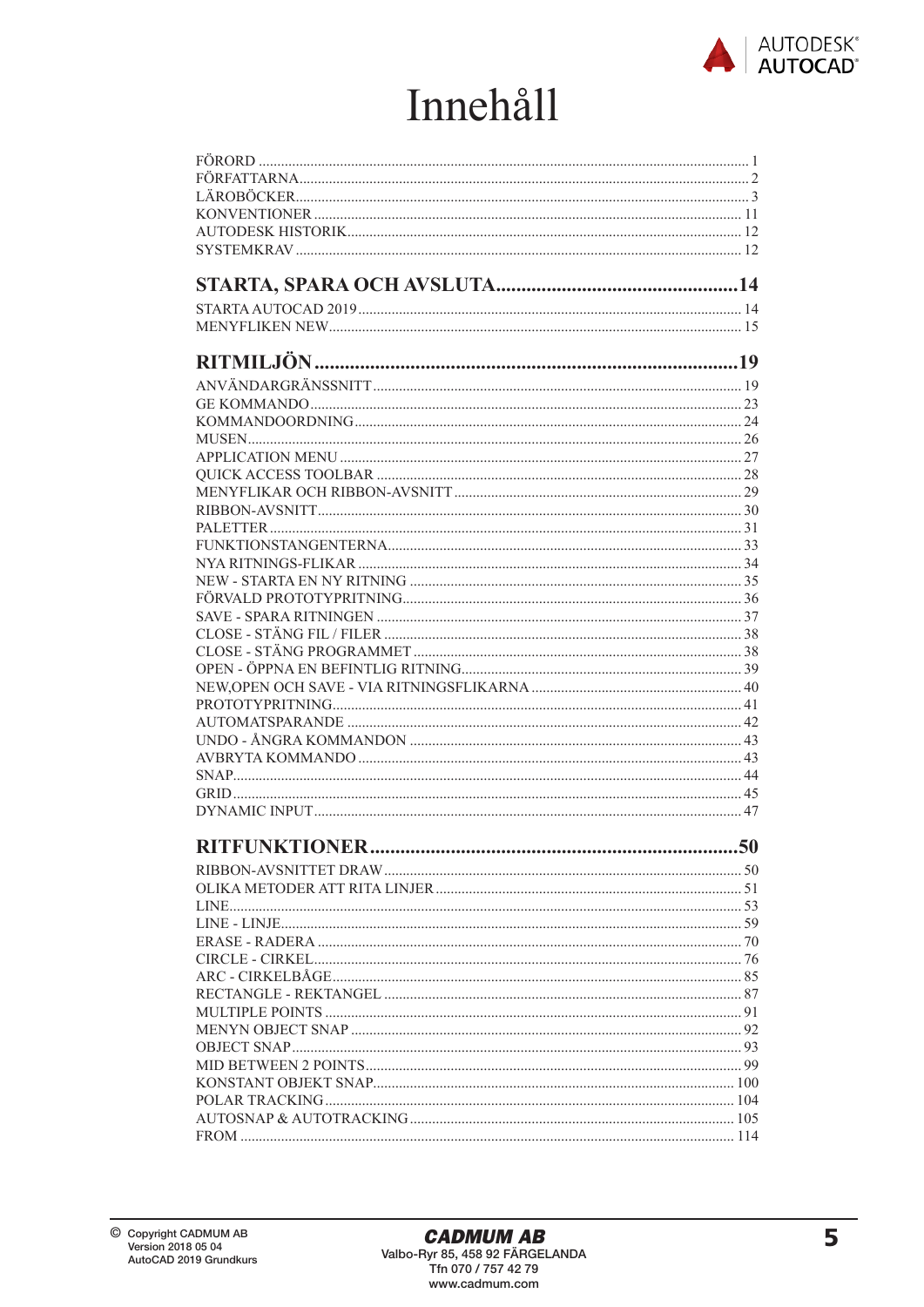

| <b>LACER OCH PLOTTNING</b> | 103 |
|----------------------------|-----|
|                            |     |

##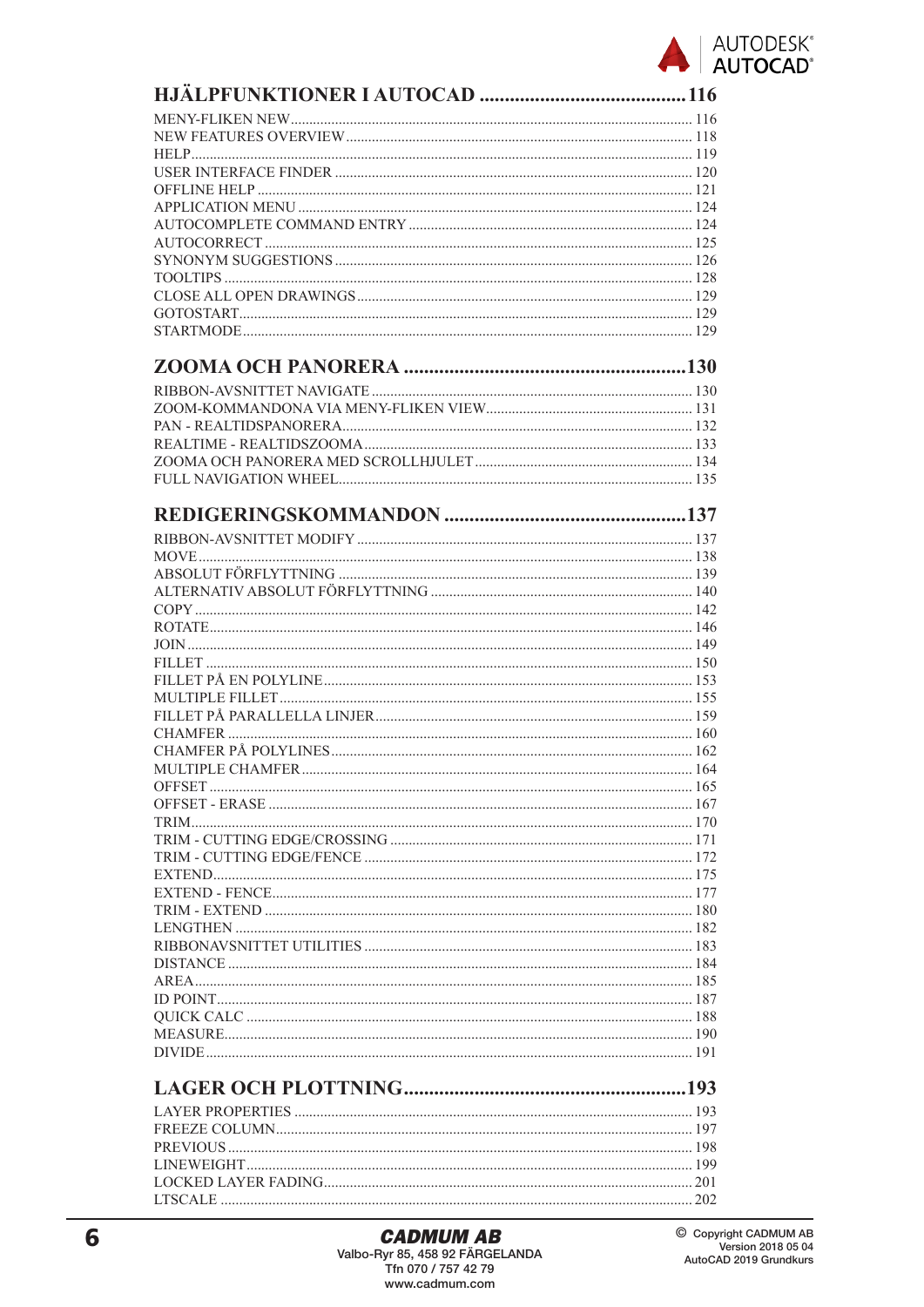

| LTGAPSELECTION 203 |  |
|--------------------|--|
|                    |  |
|                    |  |
|                    |  |
|                    |  |
|                    |  |
|                    |  |
|                    |  |
|                    |  |
|                    |  |
|                    |  |
|                    |  |
|                    |  |
|                    |  |
|                    |  |
|                    |  |
|                    |  |
|                    |  |
|                    |  |
|                    |  |
|                    |  |
|                    |  |
|                    |  |
|                    |  |
|                    |  |
|                    |  |
|                    |  |
|                    |  |
|                    |  |
|                    |  |
|                    |  |
|                    |  |
|                    |  |
|                    |  |
|                    |  |
|                    |  |
|                    |  |
|                    |  |
|                    |  |
|                    |  |
|                    |  |
|                    |  |
|                    |  |
|                    |  |
|                    |  |
|                    |  |
|                    |  |
|                    |  |
|                    |  |
|                    |  |
|                    |  |
|                    |  |
|                    |  |
|                    |  |
|                    |  |
|                    |  |
|                    |  |
|                    |  |
|                    |  |
|                    |  |
|                    |  |
|                    |  |
|                    |  |
|                    |  |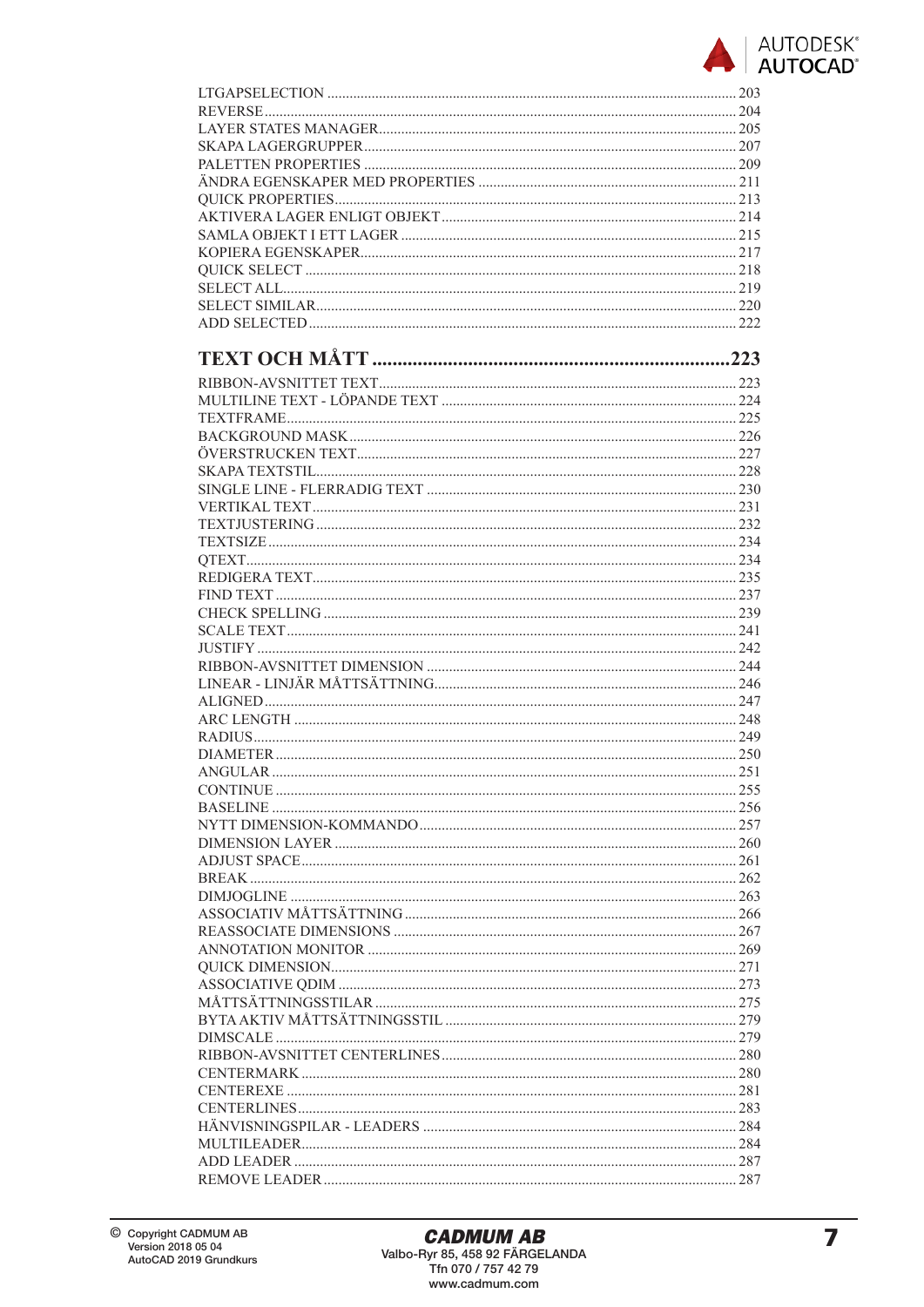

##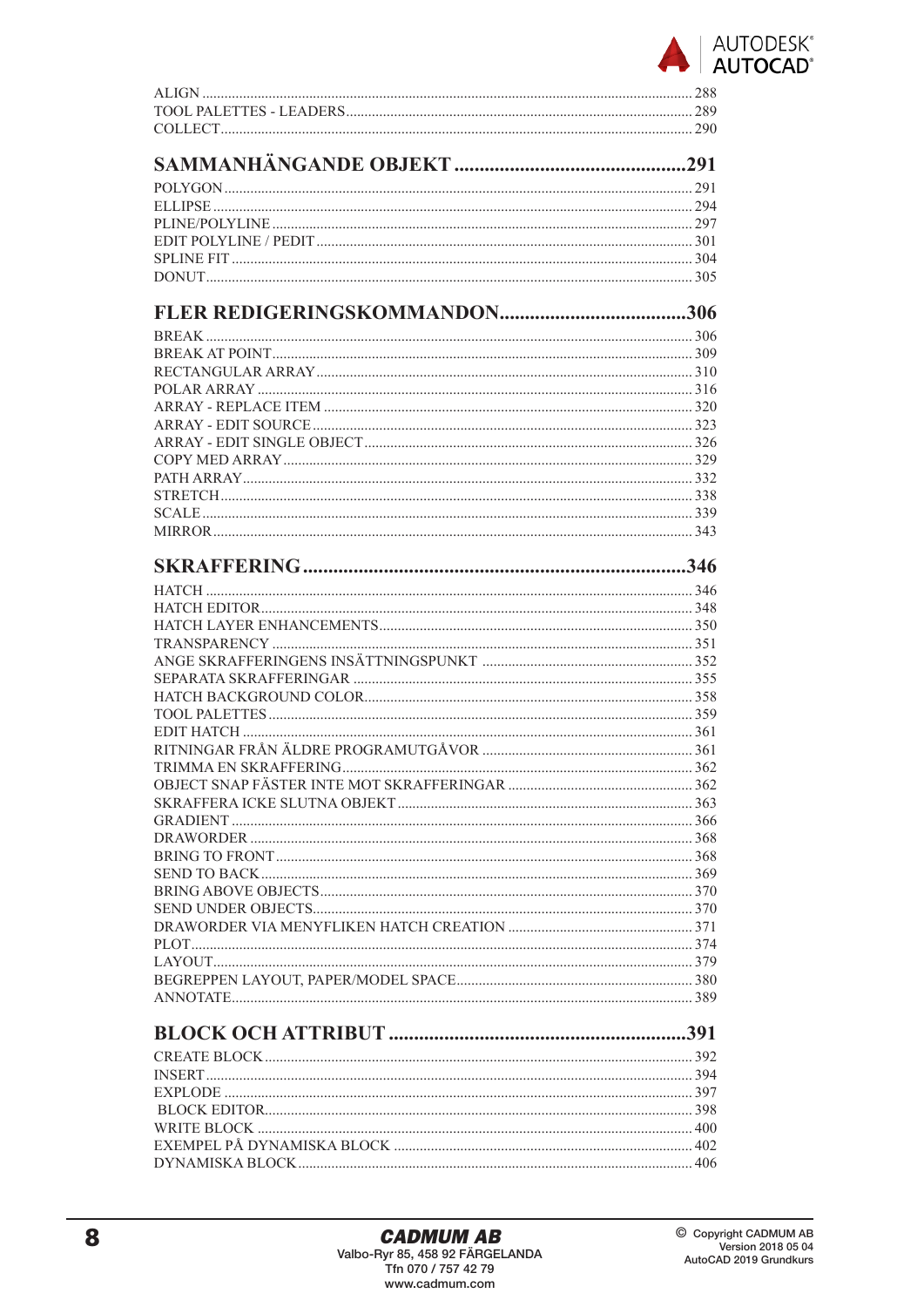